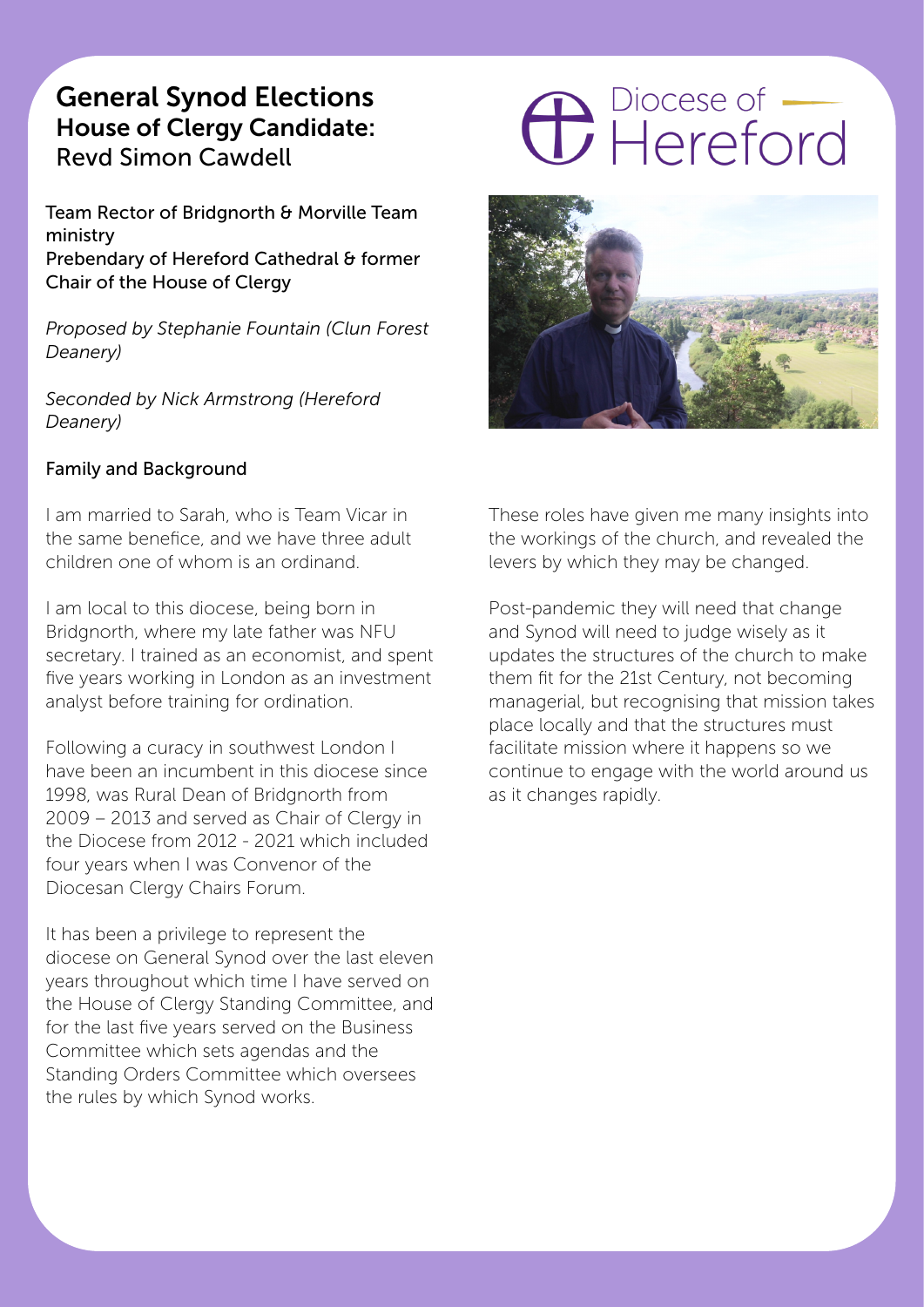# General Synod Elections House of Clergy Candidate: Revd Simon Cawdell

# Clergy Wellbeing

During the last Synod I was part of the two working parties, which over four years brought forward the Clergy Covenant, and I am determined to see it implemented well, both in this diocese and nationally. I led the diocesan Senior Staff team through its questionnaire during my time as Assistant Archdeacon during the vacancy.

A particular focus during the forthcoming quinquennium will be around the replacement of the Clergy Discipline Measure, Safeguarding procedures and competence procedures all of which have been shown for some considerable time to be unfit for purpose, and causing real harm to all involved.

Procedures need to be careful, proportionate and respectful of all involved so harms can be addressed, discipline administered fairly, colleagues supported into good working practices, and vexatious complaints dismissed swiftly.

## Human sexuality

I have played a full part in the 'Shared Conversations' on human sexuality and the Living in Love and Faith process. Synod at its best is capable of profound mutual respect and deep listening, which will be very necessary if we are to find a way forward which maintains our unity in mission.

I will work to my utmost to avoid divisive factionalism and seek to work with people across Synod to discern the leading of the Holy Spirit in the mind of the Church.

# **C** Piocese of

#### Renewal and Reform

The Reform and Renewal process includes streams on 'simplification' of church structure, on the encouragement of discipleship, lay training, vocations, and senior leadership needs to be pressed forwards, but with care. There are many good proposals within this but also some real dangers, and I have already made submissions highlighting areas of concern.

The parish system is at the core of our structure and where our mission needs to happen, promoting the Gospel through healthy communities, but it must not be allowed to ossify. Recent debates have shown the importance of this and our structures need to enable good local mission and discipleship without overbearing bureaucratic demands from above.

We must enable new expressions of church and discipleship to flourish and contribute at the same time as enhancing the best of our historic practices. This will require considerable attention to detail in legislation which I believe I can bring, and have done so already through amendments, for example in the faculty processes and church representation rules.